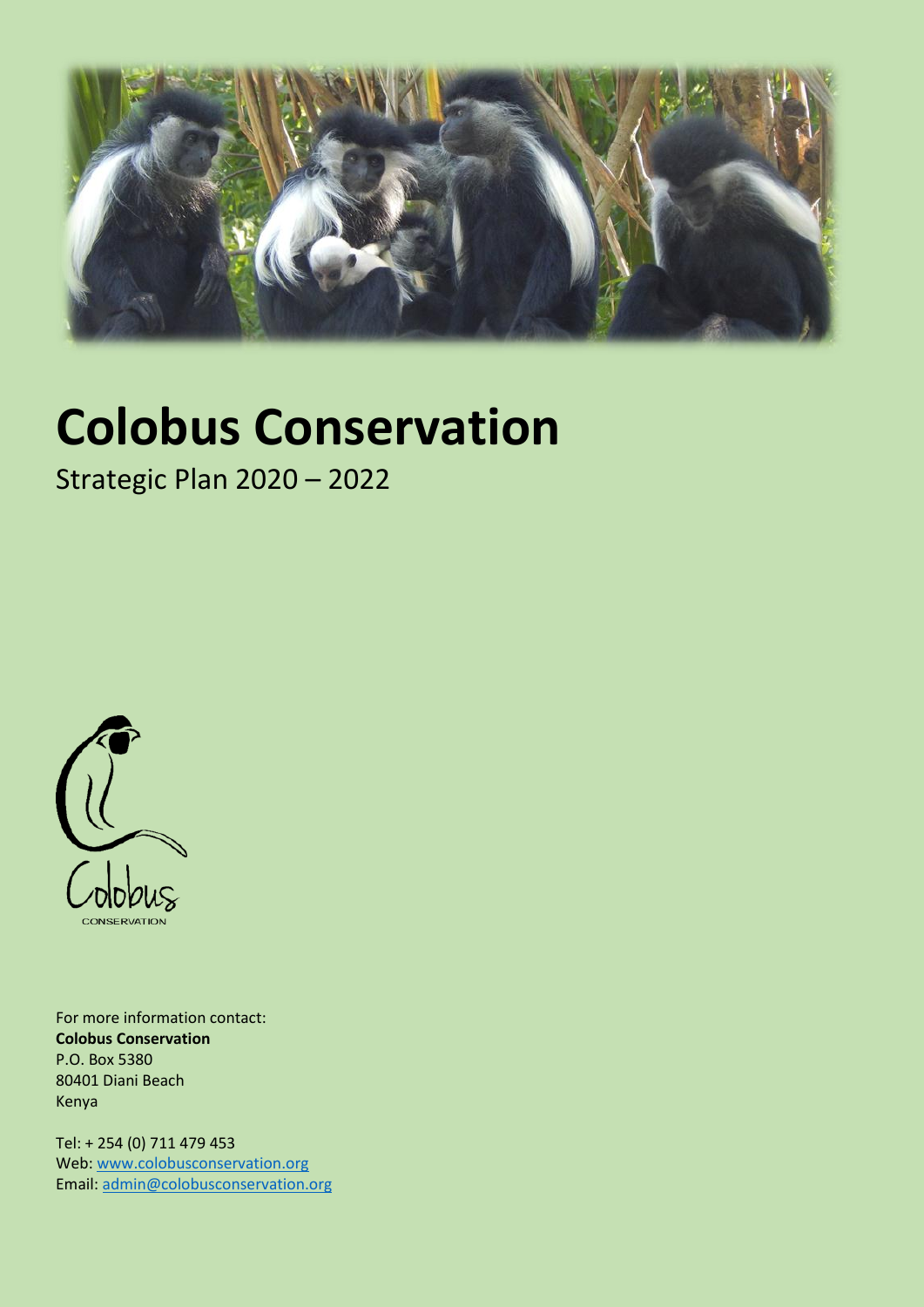# Table of Contents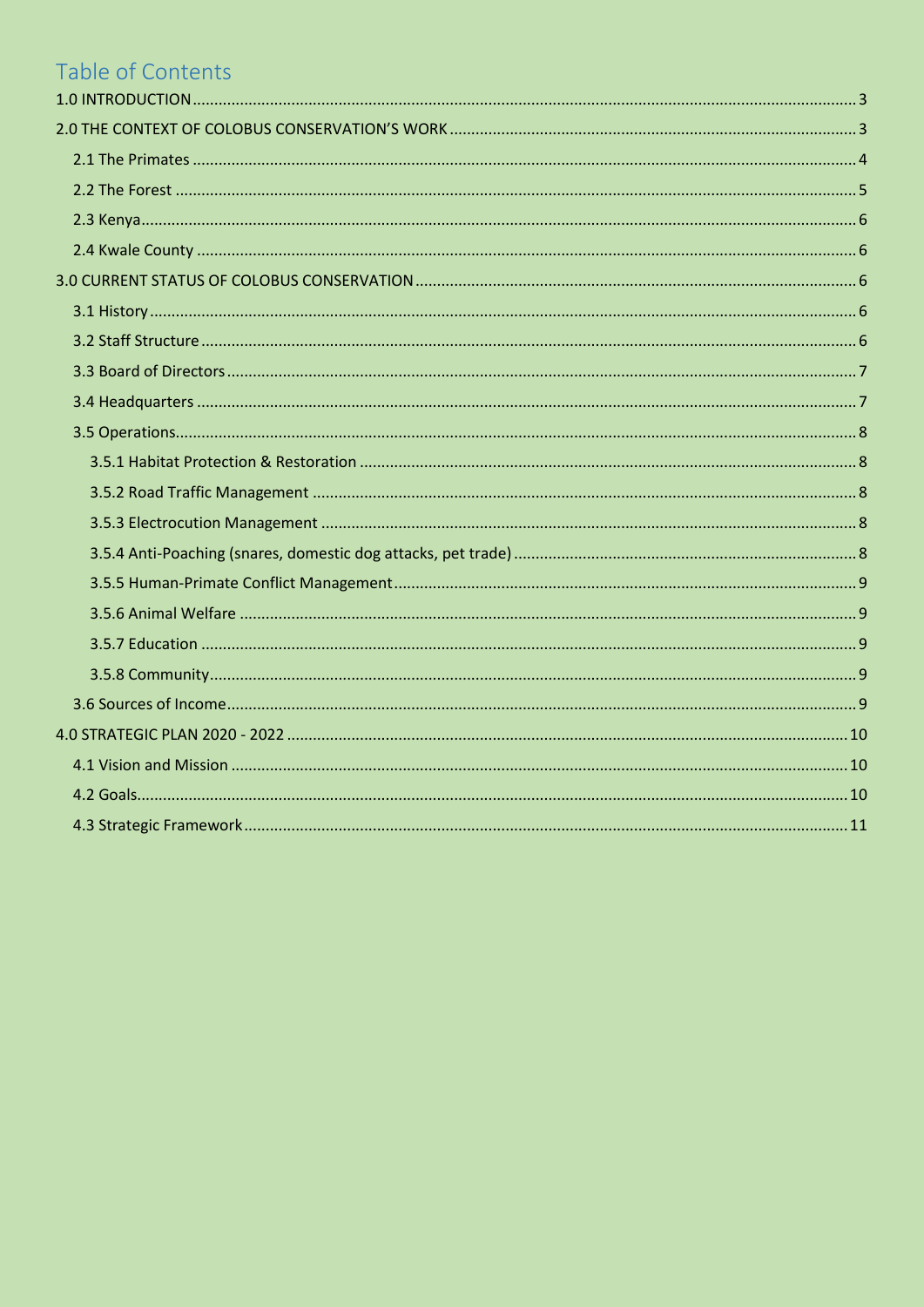## <span id="page-2-0"></span>1.0 INTRODUCTION

Colobus Conservation is a primate conservation organisation based in Diani, on the south coast of Kenya in Kwale County. This document outlines the current status of Colobus Conservation and forms the strategic plan for the organisation from 2020 to 2022.

The document is designed for two key purposes:

- 1. To provide a high-level operational plan to guide the organisation's work for the period 2020 2022; annual work plans and associated budgets will be developed based on this strategic plan.
- 2. To highlight fundraising and budgeting requirements to ensure the success of the organisation's operations. A separate fundraising plan will be developed based on the requirements of this strategic plan and the annual work plans.

# <span id="page-2-1"></span>2.0 THE CONTEXT OF COLOBUS CONSERVATION'S WORK

Diani is globally unique. Located in one of the top twenty-five biodiversity hotspots, the town is known for its forest and primate biodiversity. We use a scientific approach to understand conservation issues and to develop innovative mitigations. We work to promote the conservation, preservation and protection of all six primate species including the Nationally Threatened Angola colobus monkey (*Colobus angolensis palliatus*) and their coastal forest habitat. Our programmes focus on community links to address habitat conservation as well as human-primate conflict management, animal welfare and education. Drawing on an extensive network of professionals, our work continues to be published in peer review journals to share experiences with conservation managers worldwide. Colobus Conservation has been a member of PASA, the Pan African Sanctuary Alliance, since 2012.

Despite the existence of government bodies mandated for the management and conservation of wildlife, and associated habitats, such as Kenya Wildlife Service (KWS), Kenya Forest Services (KFS) and National Environmental Management Authority (NEMA), inadequate support is provided for primate conservation and especially so in the Diani area.

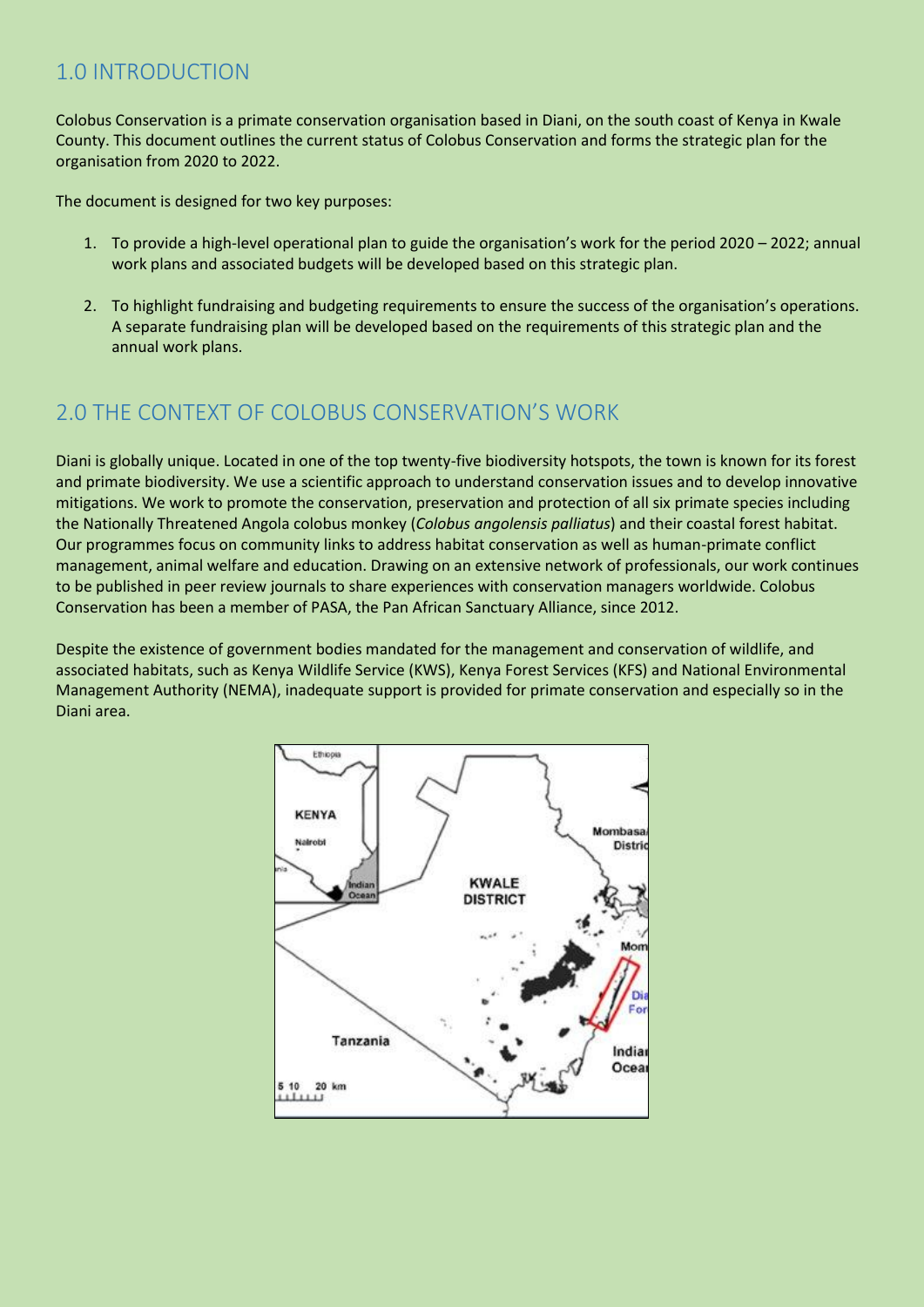## <span id="page-3-0"></span>2.1 The Primates

Peters's black and white colobus monkey (*Colobus angolensis palliatus*) is endemic to the coastal forests of southeastern Kenya and the Tanzanian coastal forests to the Rufiji River and the Eastern Arc Mountains and the Southern Highlands. It is an arboreal folivore, and therefore dependent upon the forest for its survival. Because of this, it is considered an indicator species for the overall health of the forest and is therefore useful as a flagship species for forest conservation. It is unique in appearance, with black hair and white brow band, cheeks and throat. Long haired white epaulettes flow from the shoulders, and the lower part of the tail is white as is a band on the buttocks. This primate has been severely impacted by forest loss and other anthropogenic pressures. The remaining populations throughout its range are scattered amongst highly fragmented forest patches.

Diani harbours the second largest population in Kenya making it an important area for conservation. The latest census, which was conducted by Colobus Conservation in 2019, indicates that the population consists of approximately 240 individuals and remains stable over time, remarkable given the amount of suburban development.

Other primates also inhabit the organisation's area of operation and face similar pressures as the colobus, although they are more adaptive species so are less vulnerable. These include Sykes's monkeys (*Cercopithecus mitis albogularis),* vervets (*Chlorocebus pygerythrus hilgerti*), yellow baboons (*Papio cynocephalus cynocephalus*), and the greater and lesser galagos (*Otolemur garnettii lasiotis* and *Paragalago cocos).*



*Images L-R Sykes's monkey, vervet, yellow baboon*



*Images L-R Kenya coast dwarf galago, Small-eared white-tailed galago*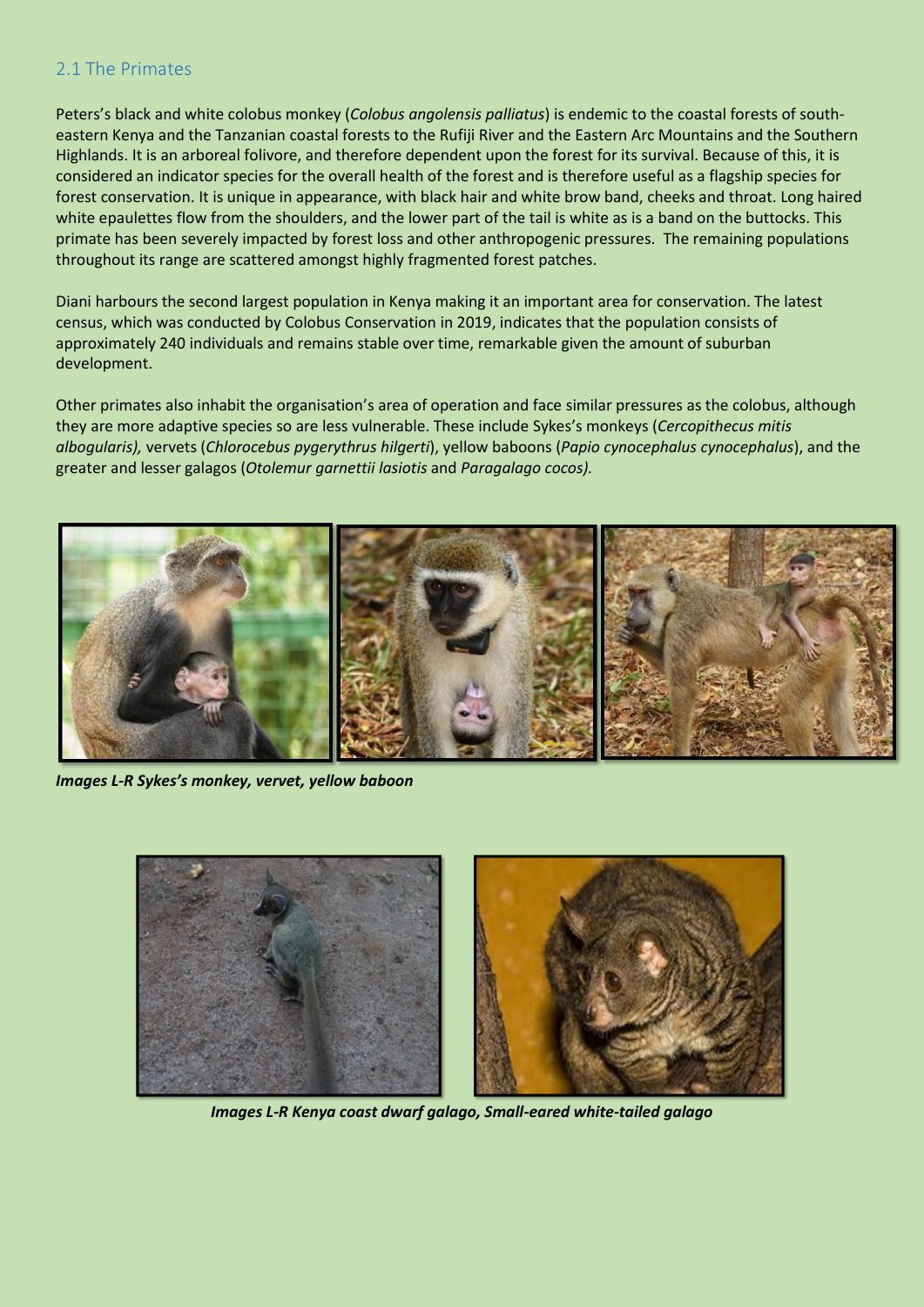Direct pressures on the primate populations in Diani are habitat loss due to development for tourism and agriculture, road traffic accidents, electrocutions on power lines, poaching, and pest issues.

The graph below summarises the causes of injuries and deaths to the six primates in Diani from 2010 to 2018. During this period, the highest cause of death was road traffic accidents (RTA), followed by electrocutions. Arguably, all the causes of death are directly related to infrastructure development and habitat loss.



## <span id="page-4-0"></span>2.2 The Forest

The coastal forests of Kenya are extremely diverse and host many endemic species of flora and fauna. They form part of the 'Coastal Forests of Eastern Africa' Global Biodiversity Hotspot, as identified by Conservation International (see *[www.biodiversityhotspots.org](http://www.biodiversityhotspots.org/)*).

The forest in Diani is unique as it is one of three remaining relics of coral rag forest. In this specialised type of coastal forest, the vegetation is sustained by a thin layer of soil which overlays fossilized coral reef. Typical tree species include *Combretum schumannii*, *Carpodiptera africana*, *Trichilia emetica* and *Commiphora zanzibarica*.

On the south coast of Kenya, as elsewhere in the Biodiversity Hotspot, much of the forest has been lost to urbanization and agricultural conversion with remaining areas being reduced to scattered fragments. Diani is an area of contrasts and conflicts; what was once a continuous stretch of coastal forest has been converted over the last few decades into one of the main beach tourist resorts in Kenya. The human population has increased dramatically, and the forest has been fragmented and isolated. The forest in Diani has been severely reduced and fragmented during the past 25 years, and replaced by hotels, rental cottages, private houses, business/shopping centres and farmland. Land targeted for development is usually clear-felled by removal of all mature trees and the remaining saplings and undergrowth burnt. This creates a barren patch of land that becomes vulnerable to invasive plant species such as *Lantana camara* and *Azadirachta indica*. The land is then replanted with ornamental exotic tree species that do not provide habitat resources for primates and other wildlife.

The patches of indigenous forests that remain have been degraded through human disturbance including tree harvesting for timber, wood carving, charcoal, and firewood, forest clearing for power lines and access roads, and removal of topsoil and coral rock for landscaping and building. As the area of forest habitat decreases, monkeys and other wild animals are more likely to encounter humans, leading to human-wildlife conflict.

Colobus Conservation continues to witness land clearance and development. Never-the-less, remaining forest patches and isolated indigenous trees within the gardens of houses and hotels remain as critical habitat for colobus monkeys, the other primates and all wildlife. There is strong support for the conservation of remaining forest habitat from different groups within the local community. Firstly, indigenous 'Mijikenda' communities recognise some areas of forest as 'Kayas', sacred areas with cultural and spiritual significance. Most Kayas are designated as National Monuments, and many have active community groups working to protect them. Secondly, local landowners and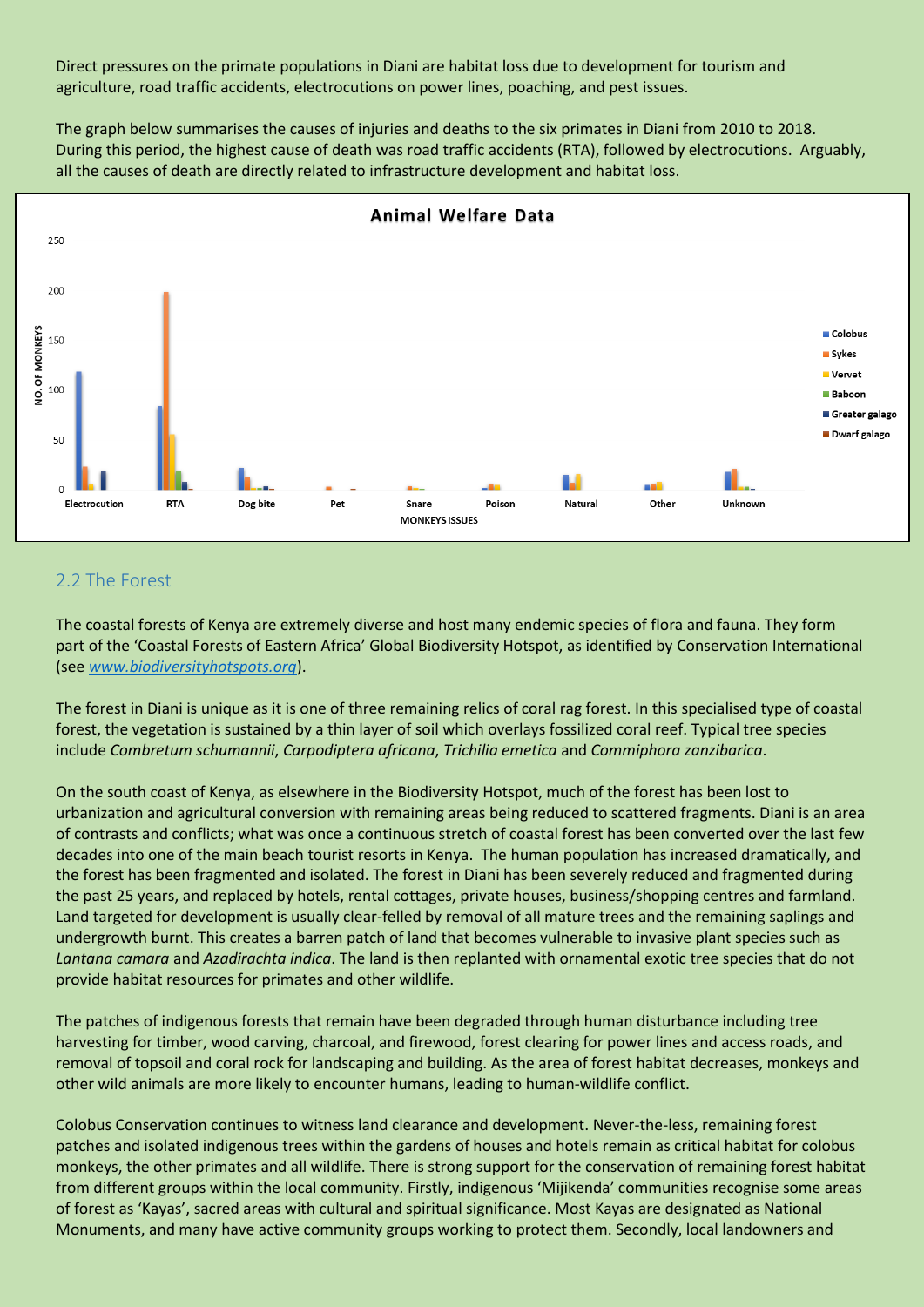hoteliers are, in general, supportive of forest conservation and are keen to work with Colobus Conservation to achieve this. The forests of the area and the associated wildlife are a key tourist attraction that many within the tourist industry view as an asset.

## <span id="page-5-0"></span>2.3 Kenya

Kenya is located along the Indian Ocean and is bordered by Tanzania to the south, Uganda to the west, South Sudan to the northwest, Ethiopia to the north, and Somalia to the northeast. The capital city of Kenya is Nairobi, and the official languages are Swahili and English.

Kenya's economy is market-based with a few state-owned infrastructure enterprises and maintains a liberalised external trade system. The country is generally perceived as Eastern Africa's hub for financial, communication and transportation services. Major industries are agriculture, forestry and fishing, mining and minerals, industrial manufacturing, energy, tourism and financial services. As of 2019 estimates, Kenya had a GDP of \$98.264 billion making it the 65th largest economy in the world.

## <span id="page-5-1"></span>2.4 Kwale County

Colobus Conservation's main operations take place within Kwale County, one of the six counties of Coastal Region in Kenya. Kwale County has four constituencies: Msambweni, Matuga, Kinango and Lunga Lunga with a total estimated population of 835,811 (2019). Diani is located in Msambweni, the largest commercial town in the county. Shimba Hills National Reserve and Mwaluganje elephant sanctuary are other nearby attractions. The main ethnic communities in the county include the Digo and Duruma groups of the larger Mijikenda tribe.

# <span id="page-5-2"></span>3.0 CURRENT STATUS OF COLOBUS CONSERVATION

## <span id="page-5-3"></span>3.1 History

Colobus Conservation was established in 1997 as a not-for-profit organisation to promote conservation of the colobus monkeys and address the threats to their survival. This was due to Diani residents becoming concerned by the impact of human development on the populations of colobus monkey and other primate species in the area. The project was initiated by Diani residents, Lulu Archer Clark, Luciana Parazzi and Kenyan biologist, primate and elephant specialist, Paula Kahumbu.

## <span id="page-5-4"></span>3.2 Staff Structure

The organisation reviewed its staff structure in January 2018 and currently operates with fifteen full time permanent staff members who are overseen by a General Manager, who reports to the Board of Directors.

The staff team consists of:

- Animal Welfare Manager
- Conservation Manager
- **•** Fundraising Manager
- Volunteer Coordinator
- Accountant
- **•** Maintenance Worker
- Cook
- Housekeeper
- 2 x Marketers
- 4 x Operational Staff
- **•** Security Guard

The team is assisted by up to ten Kenyan and international volunteers, representing a valuable form of income as well as bringing a wide range of skills and experience to the organisation.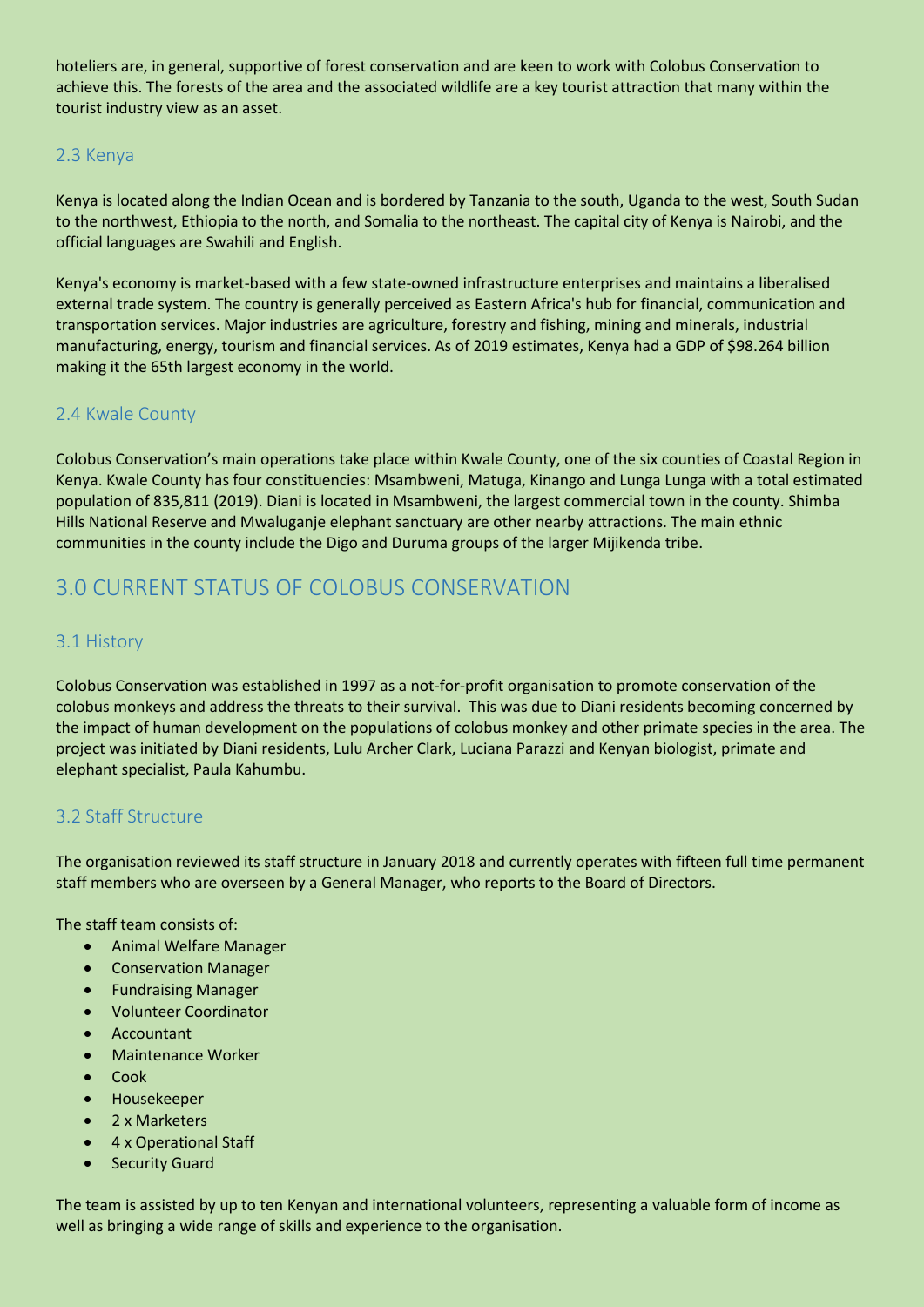

## <span id="page-6-0"></span>3.3 Board of Directors

Activities at the organisation are overseen by a Board of Directors, consisting of a maximum of seven members, who meet at three-month intervals with detailed minutes taken at all meetings. The composition of the current board is as follows:

**John Buckley, Chairman:** British with Kenyan Permanent Resident status, who until he retired in December 2018 was founder and Managing Director of Safarilink Aviation, Kenya's premier safari airline employing 160 staff, operating 12 aircraft and an annual turnover in excess of \$20million.

**Luciana Parazzi:** Kenyan, one of the founders of Colobus Conservation and a lifelong conservationist.

**Elias Kimaru**: Kenyan, worked as a senior conservation officer with World Wildlife Fund with specific expertise and experience in community and re-forestation projects.

**Wambui Ngunya:** Kenyan, a Diani based lawyer specialising in international law, civil investigations and commercial law.

**Pamela Cunneyworth**: Canadian, a primatologist who holds a research permit. She was the Conservation Manager 2003-2006 and is the author/co-author of a number of reports and published papers.

**Joe Wang'endo**: Kenyan, CEO/Founder of Bloodlink Foundation who has extensive expertise in fundraising for charities, and is a committee member of Kenya Association of Fundraising Professionals

#### <span id="page-6-1"></span>3.4 Headquarters

Colobus Conservation rents accommodation on a two-acre plot in Diani which serves as the headquarters for all the organisation's operations, and incorporates an office, a primate rehabilitation centre including a veterinary clinic, an education/eco-tour centre, a nature trail, a workshop, and accommodation for up to ten volunteers in simple dormitory style rooms.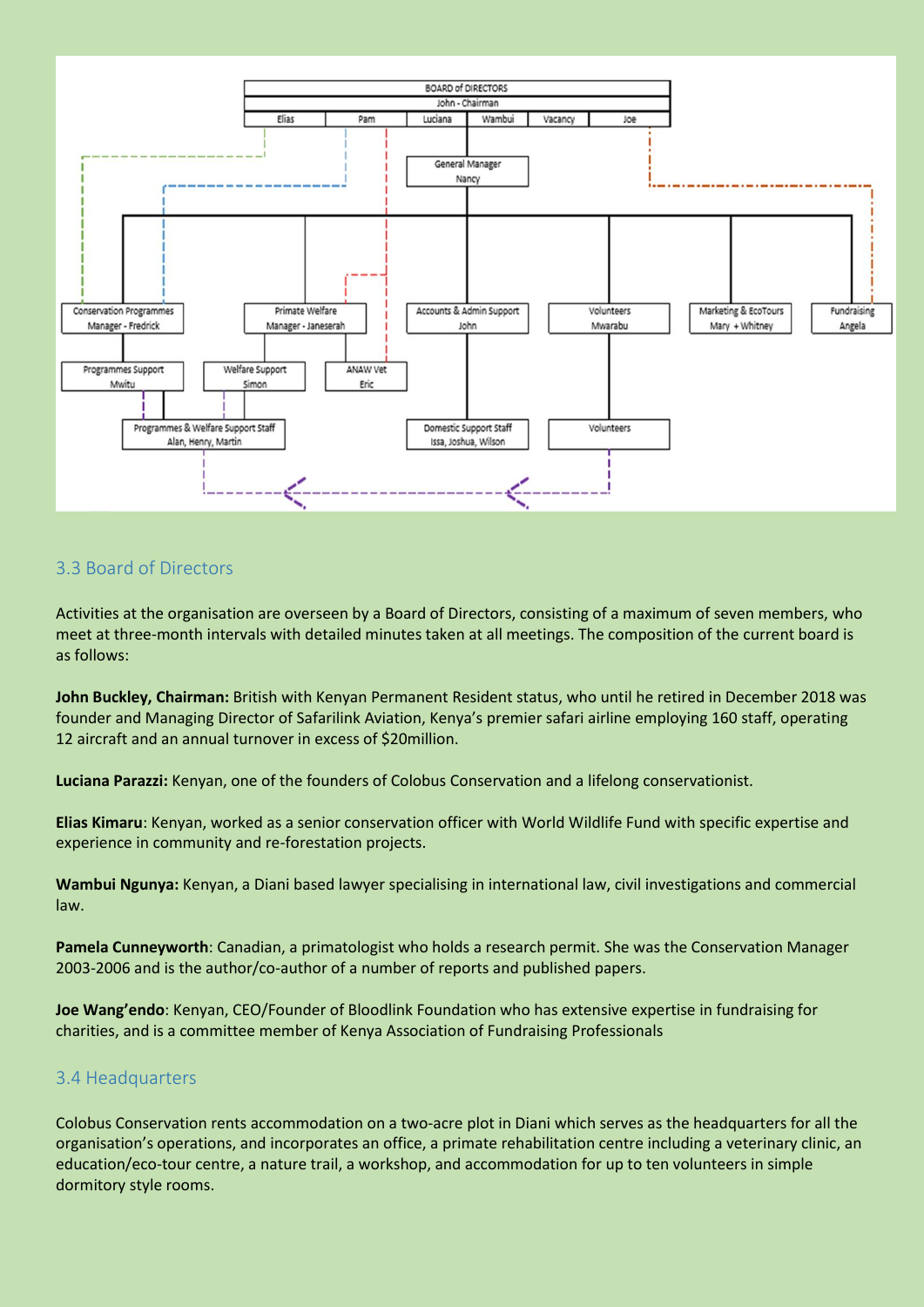The rent is relatively low, but the organisation could be asked to leave with three months' notice. However, a new five-year lease was signed by the organisation in January 2019. It remains an organisational priority to acquire its own premises in the next three years.

## <span id="page-7-0"></span>3.5 Operations

Colobus Conservation has evolved from its beginnings, working voluntarily in response to high numbers of colobus injuries and deaths in Diani, to an internationally recognised conservation organisation with a turnover of US\$ 130,000 per annum.

The main area of operation is Diani and its immediate surrounding area, with projects reaching further afield along the south coast when resources permit. Currently the organisation runs programmes addressing critical issues in habitat protection and restoration, minimising human/primate conflict, and animal welfare, as well as carrying out an education programme. An outline of current projects is provided from points 3.5.1–3.5.8.

## <span id="page-7-1"></span>3.5.1 Habitat Protection & Restoration

The coastal forests of the area are a globally unique resource, high in biodiversity. They are threatened by deforestation from urban development and farming, and degradation of remaining forest area. The organisation's activities ensure stability of all primate populations in Diani by restoring the local habitat through the 'Colobus Corridor'.

#### **Current & Ongoing Activities:**

- Annual indigenous tree sale event
- Seed balls using indigenous tree species
- Development of an indigenous tree nursery
- Supporting the Association for the Roadside Seller of Trees
- School tree planting workshops
- Planting of the Colobus Corridor

#### <span id="page-7-2"></span>3.5.2 Road Traffic Management

Primates are injured and killed by vehicles when crossing the Diani's Beach Road, which bisects the town.

#### **Current & Ongoing Activities:**

- Erect and maintain colobridges (aerial tree canopy bridges) across Diani's Beach Road
- Monitoring the use of colobridges
- Speed traffic signs erected and maintained along Diani's Beach Road
- Study vehicle-primate collision hotspots through the animal welfare incident reports
- Tuk Tuk and Boda Boda (public transport operators) outreach sessions

#### <span id="page-7-3"></span>3.5.3 Electrocution Management

Primates are injured and killed by using power lines to cross between fragmented forest patches.

#### **Current & Ongoing Activities:**

- Insulate low voltage power lines as required according to electrocution hotspots
- Advise Kenya Power concerning where to tree trim around power lines

#### <span id="page-7-4"></span>3.5.4 Anti-Poaching (snares, domestic dog attacks, pet trade)

Primates are often captured illegally from the wild and kept as pets and used as bush meat. Primates are attacked by dogs as well as targeted by hunters.

#### **Current & Ongoing Activities:**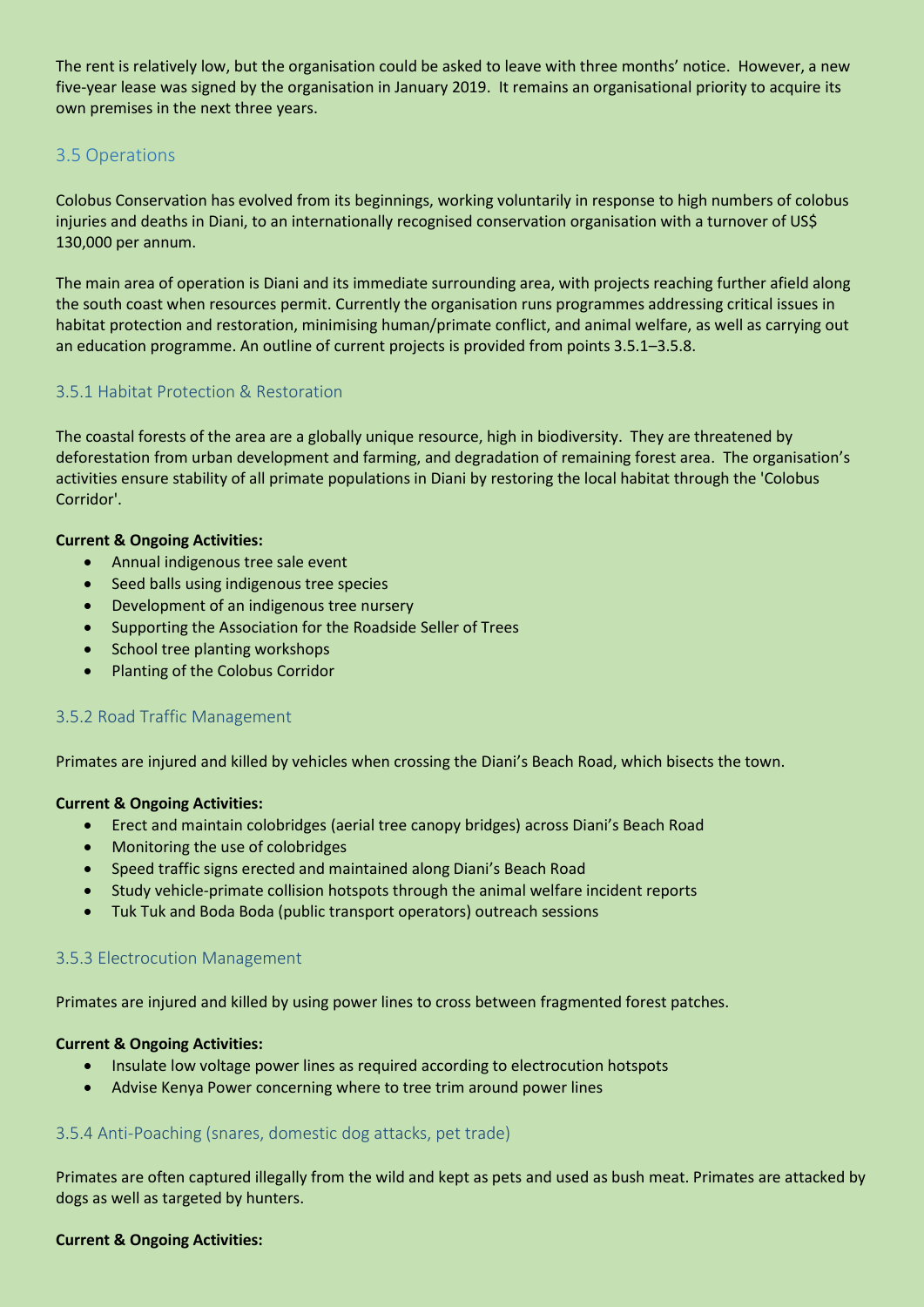- Work with KWS on confiscations of primate pets
- Work with KWS to reduce hunting
- Understand the role of domestic dogs on primate survival
- Ad-hoc de-snaring

#### <span id="page-8-0"></span>3.5.5 Human-Primate Conflict Management

Sykes's monkeys, vervets, and baboons can become pests in hotels and private residences through taking food, damaging property and accessing rubbish, and on farms through crop-raiding.

#### **Current & Ongoing Activities:**

- Assist homes, hotels and businesses to evaluate their primate pest issues and provide guidance on mitigations
- Workshop/training of hotel staff on primate management

#### <span id="page-8-1"></span>3.5.6 Animal Welfare

The organisation responds to primate welfare emergencies and has facilities for short- and medium-term care of primates.

#### **Current & Ongoing Activities:**

- Respond to calls from the community for emergency rescues of sick, injured and dead primates
- Provide contact information cards to residents to promote the emergency response service
- Ensure captive care facilities are well maintained and provide a safe and interesting environment for the primates
- Manage veterinary supplies according to KVB regulations and ensure highest quality clinical setting possible
- Conduct the annual census of the Diani primate population

#### <span id="page-8-2"></span>3.5.7 Education

The organisation aims to promote awareness of conservation and primate issues to the local community, tourists and within schools, to students of all ages.

#### **Current & Ongoing Activities:**

- Provide educational workshops for primary and secondary schools
- Education for visiting tourists in primate conservation during 'Eco-tours' at the centre
- Outreach for conservation and environment awareness to local communities

#### <span id="page-8-3"></span>3.5.8 Community

Colobus Conservation's programmes and projects focus on improving the interactions of the various communities with the primates and increase support of conservation practices. Project activities are aimed at increasing awareness of the importance of the conservation of primates and their habitats to ecosystem functions and economic prosperity.

## <span id="page-8-4"></span>3.6 Sources of Income

Colobus Conservation is 100% self-funded by:

- Project grants from zoos, trusts and foundations
- Volunteer programme charging individuals/students to work with Colobus Conservation
- Donations from visitors to the centre and fees via Eco-tours
- Adoptions and sponsorship of monkeys and projects
- Corporate sponsorship and local fund-raising events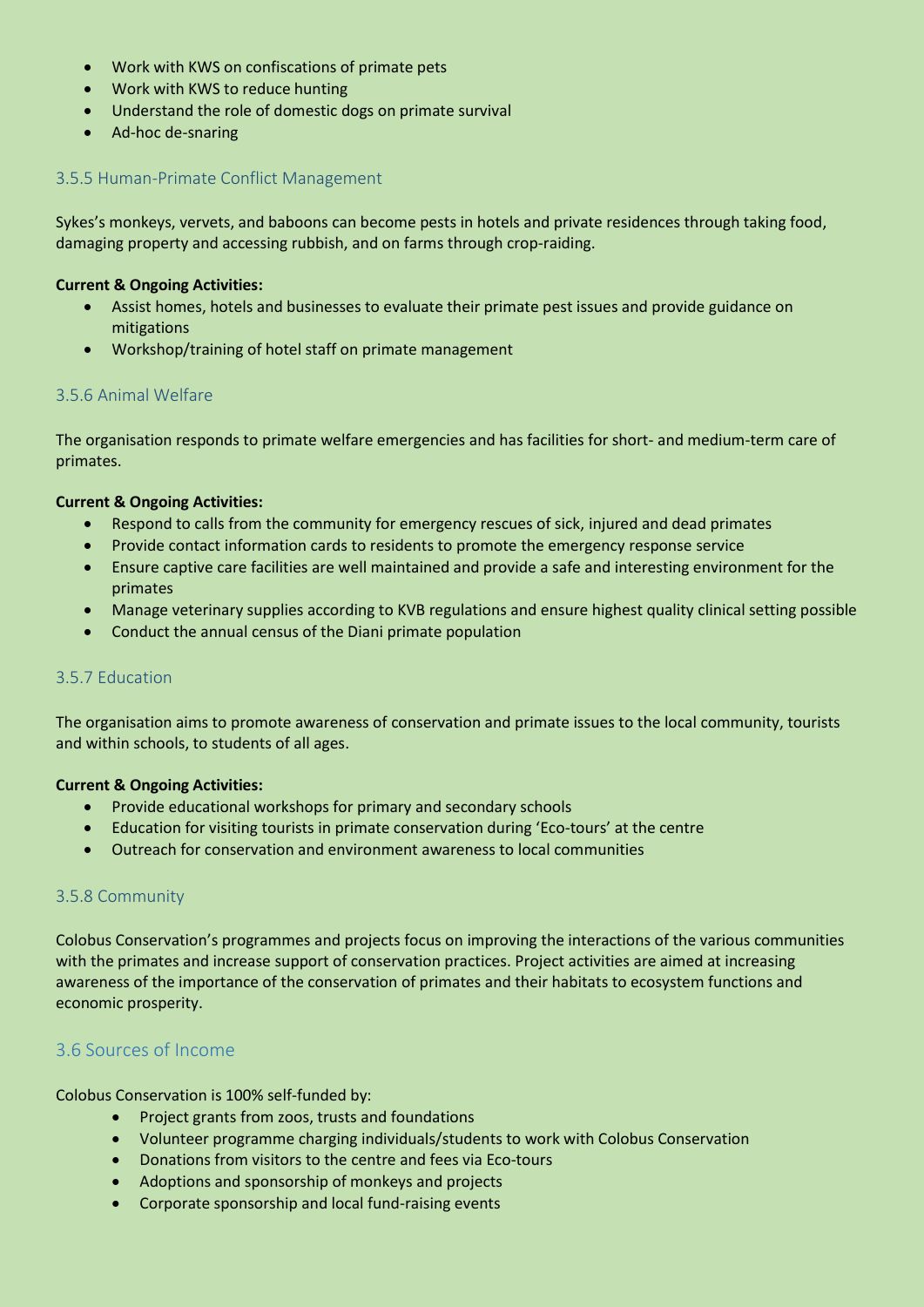The graph below summarises the total income generated by the organisation across the various income streams for 2018 and 2019. To note, this graph was produced before the end of year financial report was completed for 2019, but based on current figures, the organisation can be confident that income across all areas has increased on 2018 figures.



Additional funding sources need to be established to allow the organisation to expand its work programme for the 2020 – 2022 strategic plan, and to sustain long term financial stability from both unrestricted and restricted income. Colobus Conservation looks to continue to diversify its income channels. Colobus Conservation does not receive any financial support from Kenya Wildlife Services or any other Government of Kenya parastatal.

# <span id="page-9-0"></span>4.0 STRATEGIC PLAN 2020 - 2022

## <span id="page-9-1"></span>4.1 Vision and Mission

#### **Vision:**

To be a leading primate and habitat conservation organisation operating to the highest international standard.

#### **Mission:**

To promote, in close co-operation with other organisations and local communities, the conservation, preservation and protection of primates, in particular, the Angolan colobus monkey (*Colobus angolensis palliatus*) and their associated coastal forest habitat in Kenya.

## <span id="page-9-2"></span>4.2 Goals

*The organisation will work towards the following specific goals during the 2020 – 2022 period; the goals have been identified as the most critical tasks for the organisation.*

- Conserve and protect the Angola colobus and other primate species and their habitats in coastal Kenya
- Inspire interest and participation through education and awareness in primate and environmental conservation
- To reduce the impact of human development on the environment in Diani and coastal Kenya
- Respond and deliver a high-quality primate rescue and rehabilitation service
- Be a considerate employer through training and a fair wage structure
- To be financially sustainable, producing high quality valuable work with transparent governance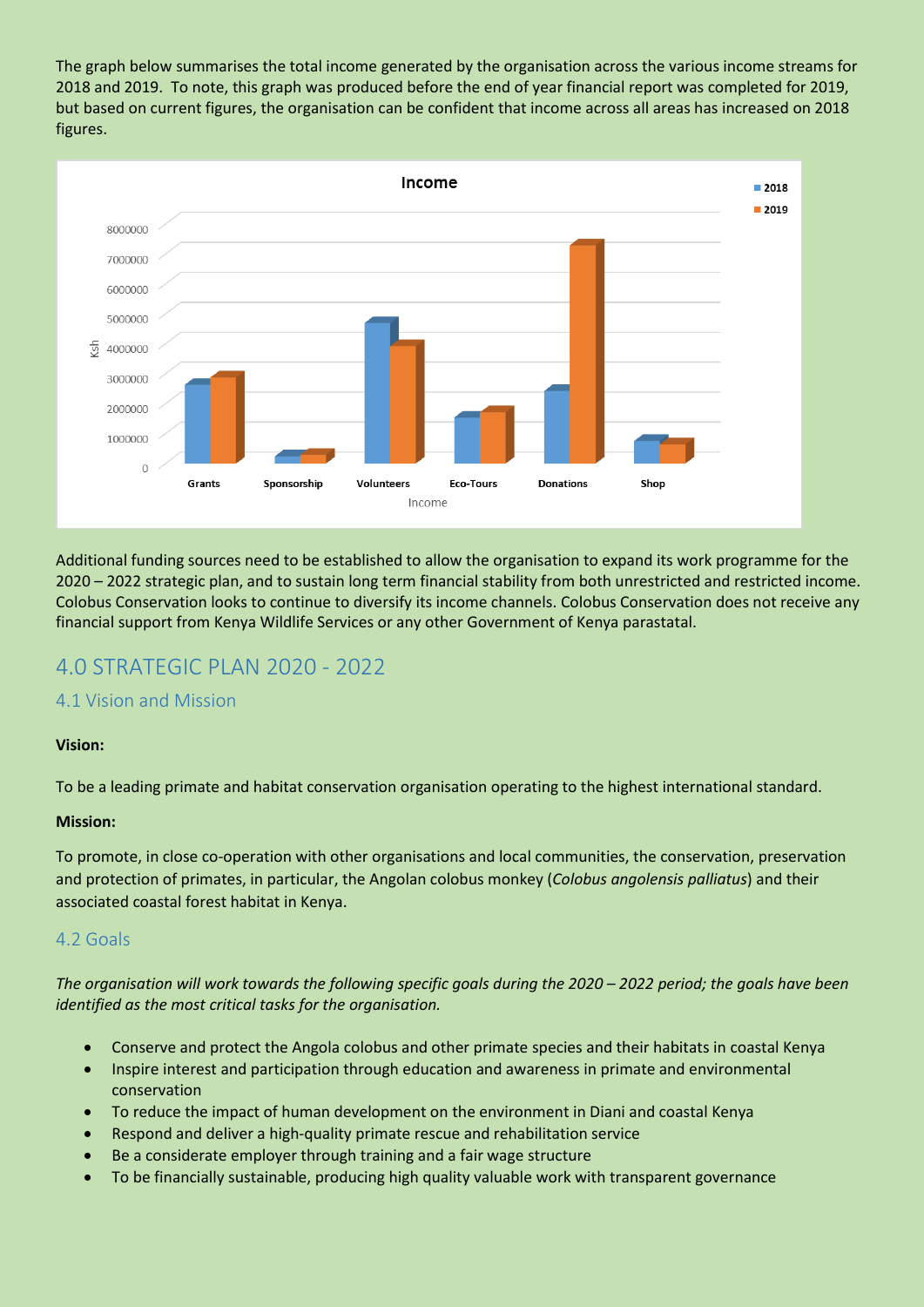## <span id="page-10-0"></span>4.3 Strategic Framework

## **OPERATIONAL EFFECTIVENESS**

- 1. By mid-2020, the organisation secures charity registration in the UK and US
- 2. By end 2020, develop appropriate technical resource to manage data and IT learning requirements for all staff
- 3. By end 2020, have the operational capacity strengthened to allow Colobus Conservation to continue running operations efficiently and effectively
- 4. By end 2022, finalise the monitoring and evaluation process for the programmes measuring the impact on conservation and the community projects
- 5. Annually, review policies and procedure manuals ensuring these are in place and expand on the policies and procedures where necessary

#### **Fundraising**

- 1. Use effective PR and marketing techniques to promote local, national and international support for the organisation's activities
- 2. Collective fundraising efforts achieves 5% year on year annual growth from 2019 baseline:
	- a. Develop existing funding streams and establish additional, and long-term funding streams, to sustain financial security for the organisation's current operations and future project development
- 3. By end 2022, the organisation has secured funding to purchase property in Diani and moved operations

#### **HABITAT CONSERVATION & RESTORATION**

- 1. Continue working with the community to plant a 'Colobus Corridor' in Diani:
	- a. By mid-2020, have an accurate understanding of the habitat restoration requirements along the 'Colobus Corridor'
	- b. By end 2020, have a model tree nursery on-site
	- c. By end 2020, planting of 1000 indigenous trees at four schools
	- d. By end 2020, seed-ball trials completed by collecting seeds from indigenous tree species, making seedballs with various materials; and germinating the seeds under varying conditions
	- e. By end 2020, identify varying densities of the invasive neem tree (*Azadirachta indica*)
	- f. By end 2022, tree planting of 2500 indigenous trees
	- g. By end 2022, market processes workshops to encourage roadside sellers of trees to increase indigenous tree sales by 10% on previous year
	- h. Annually, monitor tree growth and survival rates of 1000 trees planted through workshops

#### **HUMAN - PRIMATE CONFLICT MANAGEMENT**

#### **Road Traffic Management**

- 1. Reduce annual vehicle-primate collisions by 15% of the 2019 baseline by:
	- a. Weekly maintenance of colobridges
	- b. Quarterly educational workshops with Public Service Vehicles
	- c. Annually deliver road safety information to the local community
	- d. By end 2022, successfully lobbied for the installation of two speed bumps in high risk locations
	- e. By end 2020, road-crossing behavioural study of monkeys to understand patterns of vehicle-monkey collisions
	- f. By end 2020, colobridge survey has been completed

## **Electrocution Management**

- 1. By end 2021, work with other conservation organisations working on wildlife electrocution issues for development of other mitigations (i.e. transformers)
- 2. By end 2022, insulate 12 km of low voltage power lines
- 3. On an on-going basis, assist Kenya Power to determine where tree trimming should occur